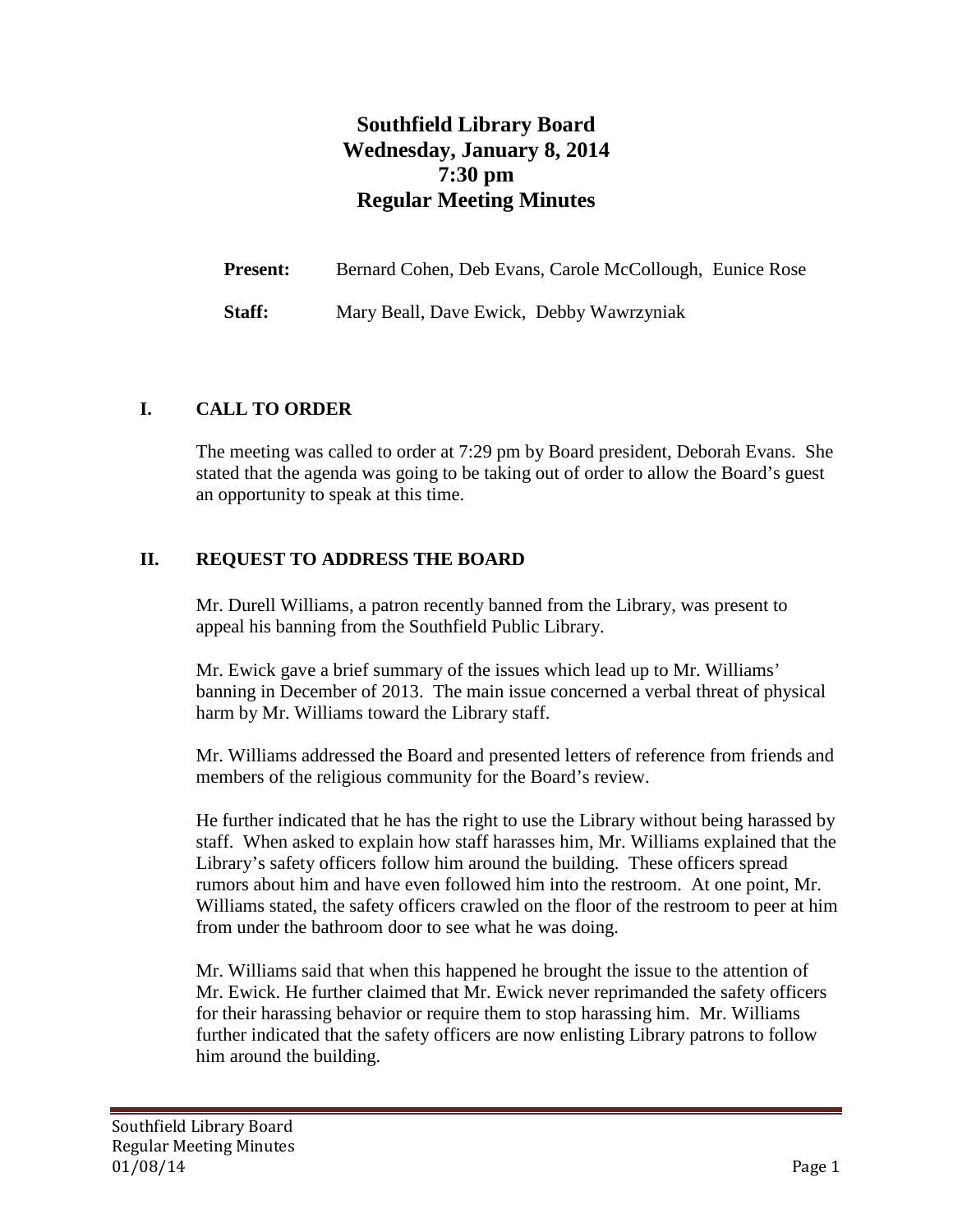Finally, Mr. Williams said that he does not recall ever mentioning to Mr. Ewick that he would bring a firearm to the Library and take matters in his own hands. He said that he did have a firearm at one time, but he sold it to a friend. He could only assume he mentioned this sale to Mr. Ewick and Mr. Ewick misunderstood him.

Mr. Ewick indicated that he discussed the alleged harassment with the safety officers who denied the incidents ever happened. The safety officers said that they had never heard of Mr. Williams until Mr. Ewick reported on his claim of harassment to the safety officers.

Mr. Cohen arrived at 7:44 pm

In response to a follow-up question by the Board, Mr. Williams indicated that the harassment began in June or July of last year. He further indicated that he never received the notice that he had been banned. Mr. Ewick reported that the registered letter was returned to the Library after 3 attempts to deliver it.

Mr. Cohen asked if Mr. Williams could suggest a compromise to his banning. Mr. Williams repeated that he lives close to the Southfield Public Library and wants to, as a resident and taxpayer, be allowed to use the Library.

The Board thanked Mr. Williams for his time. He was told that his appeal would be discussed and that Mr. Ewick would notify him of the Board's decision in a timely manner.

# **III. APPROVAL OF MINUTES**

Motion by Dr. McCollough, supported by Mrs. Rose,

- 14-01 RESOLVED: that the minutes from the Library Board meeting of December 8, 2013 be approved as submitted.
- AYES: Cohen, Evans, McCollough, Rose NAYS: None

#### **MOTION APPROVED.**

The discussion on Mr. William's appeal resumed. The Board discussed Mr. Williams' situation at length considering a number of alternatives rather than permanently banning Mr. Williams from the Library.

Ms. Beall arrived at 8:11 pm

Ultimately, the Board noted that their primary responsibility is the safety and security of all staff and patrons. Anyone suggesting that using violence to resolve issues that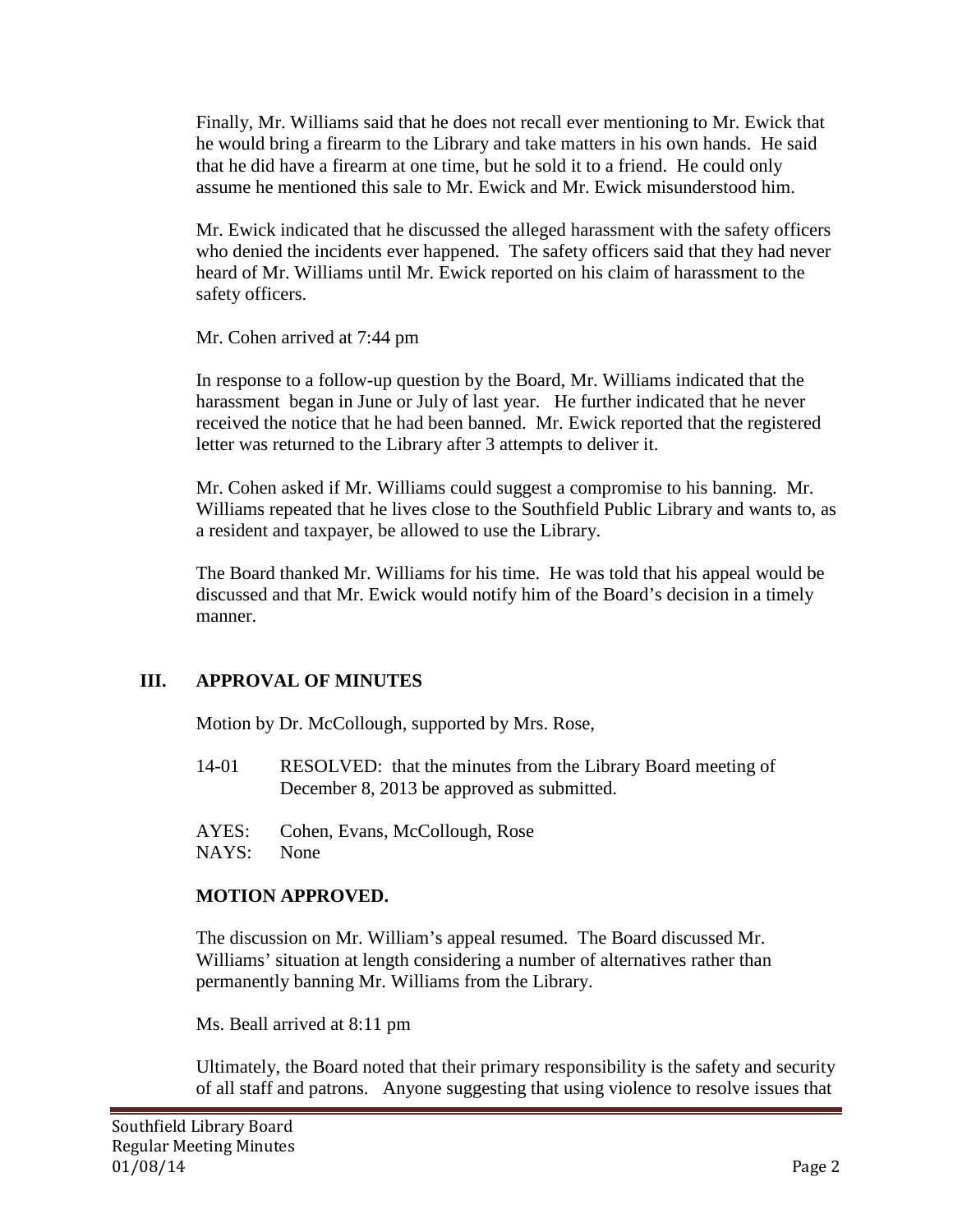are not being addressed to their satisfaction, should not be allowed to utilize services to the possible detriment of others.

Motion by Mr. Cohen, supported by Mrs. Rose,

- 14-02 RESOLVED: That the Library Board does hereby deny Mr. Durrell William's appeal and affirms his permanent banning from the Southfield Public Library. Mr. Ewick is authorized to prepare a letter to be sent to Mr. Williams, regarding this decision as soon as possible.
- AYES: Cohen, Evans, McCollough, Rose
- NAYS: None

### **MOTION APPROVED.**

On the same topic, Ms. Beall asked about the change in procedure regarding Mr. Williams' wish to appeal his banning. According to the existing procedure, a banned patron is to notify the Board, in writing, that they wish to appeal the City Librarian's decision to be banned. After discussing the request, the Library Board puts the issue on the agenda and notifies the patron of the date/time of his appeal hearing. In this instance, Mr. Williams called and was immediately put on the agenda. This left little time to prepare staff / security for his appearance at the Library.

Mr. Ewick indicated that he wanted this issue addressed quickly. The process can take months and he wanted this dealt with as soon as possible.

It was suggested that there could be different procedures for different issues. Ms. Wawrzyniak was asked to add "Banning / Appeal Process Review" to next month's agenda.

# **IV. TREASURER'S REPORT**

- A. The Executive Summary was distributed to the Board and discussed. Additionally, the complete fiscal year 2013/14 expenditure report to date was distributed for the Board's review.
- B. Mr. Ewick distributed a fiscal year 2012/2013 summary. The report also included anticipated budget figures for the 2014/2015 budget which will be completed later this month.

Mr. Ewick noted that bond refinancing can take place next year at this time. The potential savings could come to as much as \$1 million eliminating the need to use fund balance monies. The Mayor has been asking when hours will be restored at the Library. Mr. Ewick has informed her that hours cannot be increased until the Library is operating under a balanced budget.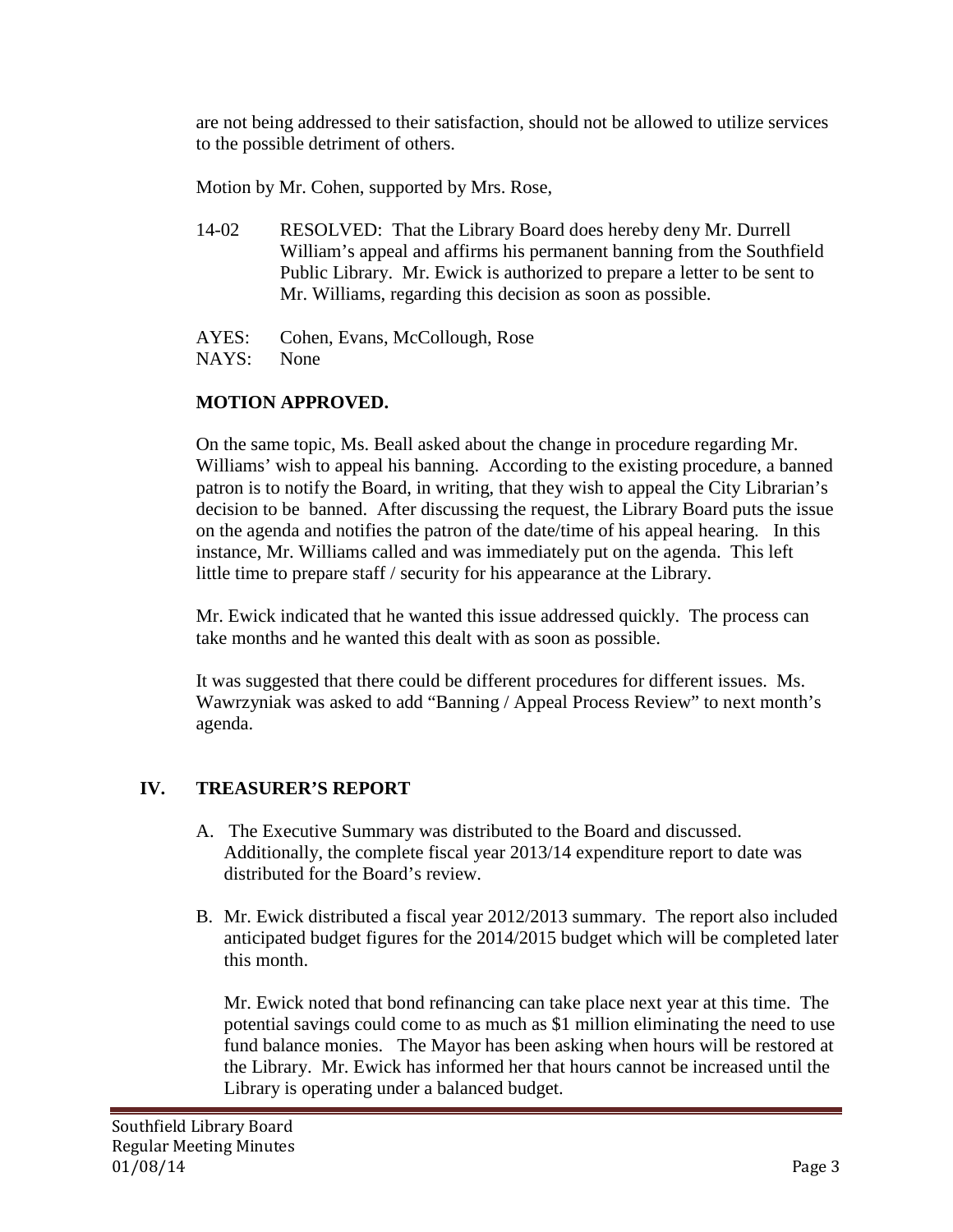Motion by Mr. Cohen, supported by Dr. McCollough,

14-03 RESOLVED: that the Treasurer's Report of expenditures through December, 2013 be approved as submitted.

| AYES: | Cohen, Evans, McCollough, Rose |
|-------|--------------------------------|
| NAYS: | None                           |

### **MOTION APPROVED.**

### **V. REPORTS**

A. Jr. Library Board Report: No report due to the absence of Ms. Haynes

Mr. Ewick has asked Ms. Fesko to provide a list of Library Board Student Representative candidates. The list will be forwarded to the Mayor for her consideration.

- B. Deputy Librarian's Report:
	- Building Update: These will be discussed by Mr. Ewick later in the meeting.
	- Staffing Update: Five substitute librarians have been hired from a wonderful pool of enthusiastic candidates.
		- o The newly promoted Librarian IIs will soon begin Librarian-in-Charge training joining the rotation for this important task.

# **VI. OLD BUSINESS**

- A. CanStrong: Mr. Ewick reported that Sue Ward has not received a response from CanStrong regarding the Library Board's request for a donation to the Friends of the Library as a final settlement of accounts.
- B. Lutron System Update: Quotes for the equipment have been received and evaluated. The order of the equipment will be placed soon and once received, the installation date will be scheduled.

Mr. Ewick gave an update on the Library's HVAC system noting that the Library was closed to the public on Friday due to lack of heat in the building. It was discovered to be a problem with the gas line to the Library and a Consumers Energy issue. This was resolved, but another problem was discovered on Tuesday morning when again, there was no heat to the building. Again, the Library was closed to both the public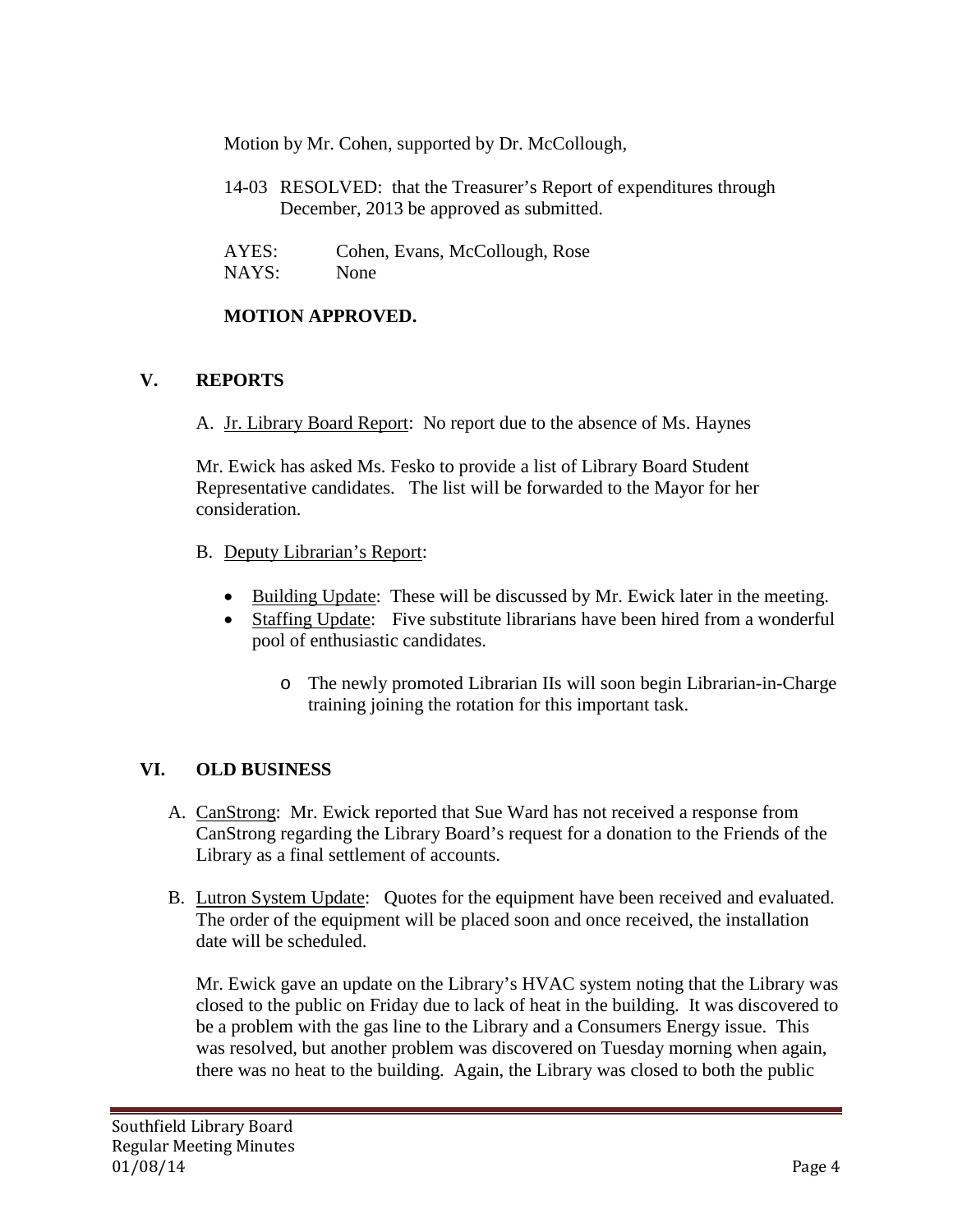and staff. Additionally, City of Southfield, including the Library was closed to both public and staff on Monday as a result of Sunday's snow storm.

There was a brief discussion about warming centers in the City. The Board asked if the Library is used as a warming center and Ms. Beall pointed out that a number of regular library users are in fact homeless. These folks do not cause problems and have, on occasion, acted as additional "eyes and ears" alerting staff to patrons damaging or stealing library materials.

The Board asked Mr. Ewick to find out if the pavilion is ever used in this capacity during the winter. The Board noted that the Librarians are not social workers and will not be asked to provide social services. Mr. Ewick disagreed noting that many of the services the Library provides relating to literacy fall under the category of social services.

C. Friends of the Library – Move to Café Space: Mr. Ewick is trying to establish a time line for moving the Friends. He is receiving input from the Coordinators to assist with this process.

Mr. Ewick asked the Board if they would prefer to allow him to allocate money from the Library's gift funds to pay for the remodeling or if they would prefer to have the Friends pay for it themselves. It was suggested that offering to pay for the necessary remodeling may help encourage the Friends to move.

Ms. Beall said that she has suggested that the Friends load their book carts with books and move them into the Café space to create a temporary sales location right away. She felt that only by actually using the space as they intend it to be used can realistic decisions be made about remodeling. To her thinking it would be foolish to invest money in major remodeling until the Friends know exactly how they need the space to be remodeled. They only way they will know what needs to be done to the space is to actually use the space as they wish it to be used. Additionally, the Friends may see the success of using the space and gain a greater sense of ownership to the idea.

The Board agreed and endorsed the idea of encouraging the Friends to set up temporary sales in the former café space.

# **VII NEW BUSINESS**

- A. Meeting with Mr. Scharret regarding staff vacancies: Due to Mr. Scharret's hospitalization, Mr. Ewick has talked about this issue with Mr. Zorn. Mr. Zorn is aware of his, and other department heads, concern related to diminished staffing and is looking to address the issue in the near future.
- B. 2014/2015 Budget preparation is moving forward.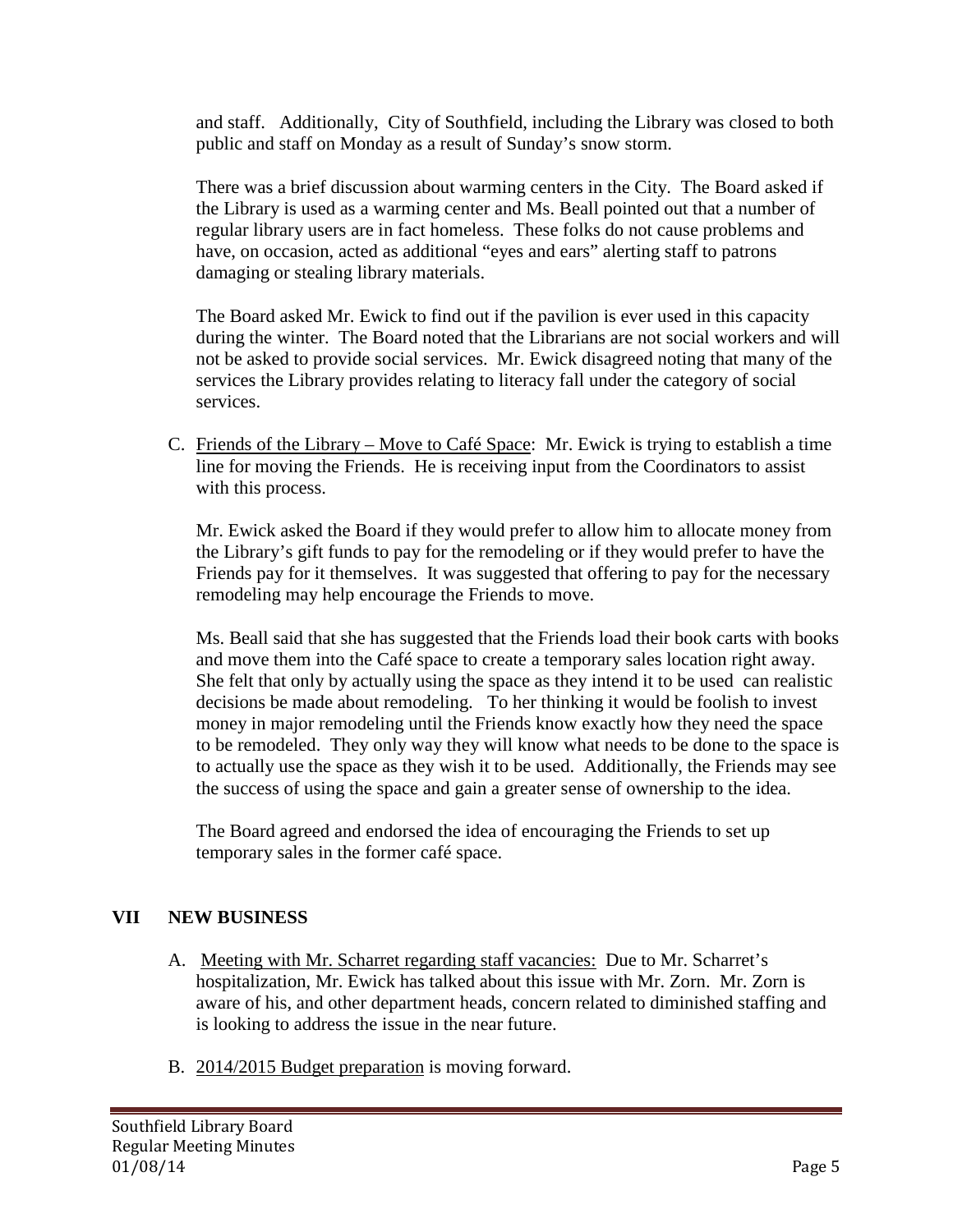C. Long Range Plan: Mr. Ewick said that the Library's last long range plan was developed shortly after he started working here and took the Library through 2013. He would like to develop a new long range plan. Furthermore, Mr. Ewick said that he would like to have a consultant come in and lead the staff through the plan's development. Additionally he would like to ask for the Board's permission to use gift funds to pay for the expense.

In response to a question from the Board he said that he does not have a specific consultant in mind for the work but is getting suggestions from other librarians. He also did not have a firm quote but estimated it would cost as much as \$20,000.

Dr. McCollough thought it was an excellent idea to get someone from the outside to assist with this project. She also felt any money spent to complete this is the cost of doing business. Ms. Evans asked what Mr. Ewick would be asking or expecting from the consultant that was not done during the development of the last long range plan.

Mr. Ewick said the consultant can spend time looking at the Library's history as a place to start. He would like the consultant to direct management through a visualization process to determine where the Library should go in the future.

Mr. Cohen asked if he felt any of this would lead to fundraising and Mr. Ewick said once the project identifies the typical Library user, marketing and public relation issues would lead to the subject of fundraising.

Mr. Cohen said that the Board would need to see more specific numbers before agreeing to spend funds from the Library's trusts. He also hopes for a focus on corporate gift giving from local businesses.

Ms. Beall also pointed out that the Library needs to establish a succession plan among the staff and a long-range plan will address this as well.

Ms. Evans said to bring additional information on vendors, plans and pricing to the Board so that a process can be created for approval.

# **VII ALL OTHER BUSINESS**

- A. Programming: There are many good things on the schedule related to Black History month.
- B. Correspondence: The unsigned fax from Mrs. Campbell was read and discussed. The Board felt that it was not necessary to speak with Mrs. Campbell any further and instructed Mr. Ewick to prepare a letter to that effect for her.
- C. Other: Regarding last months' security breach, the City's locksmith is being consulted on ways to prevent the breach from re-occurring.